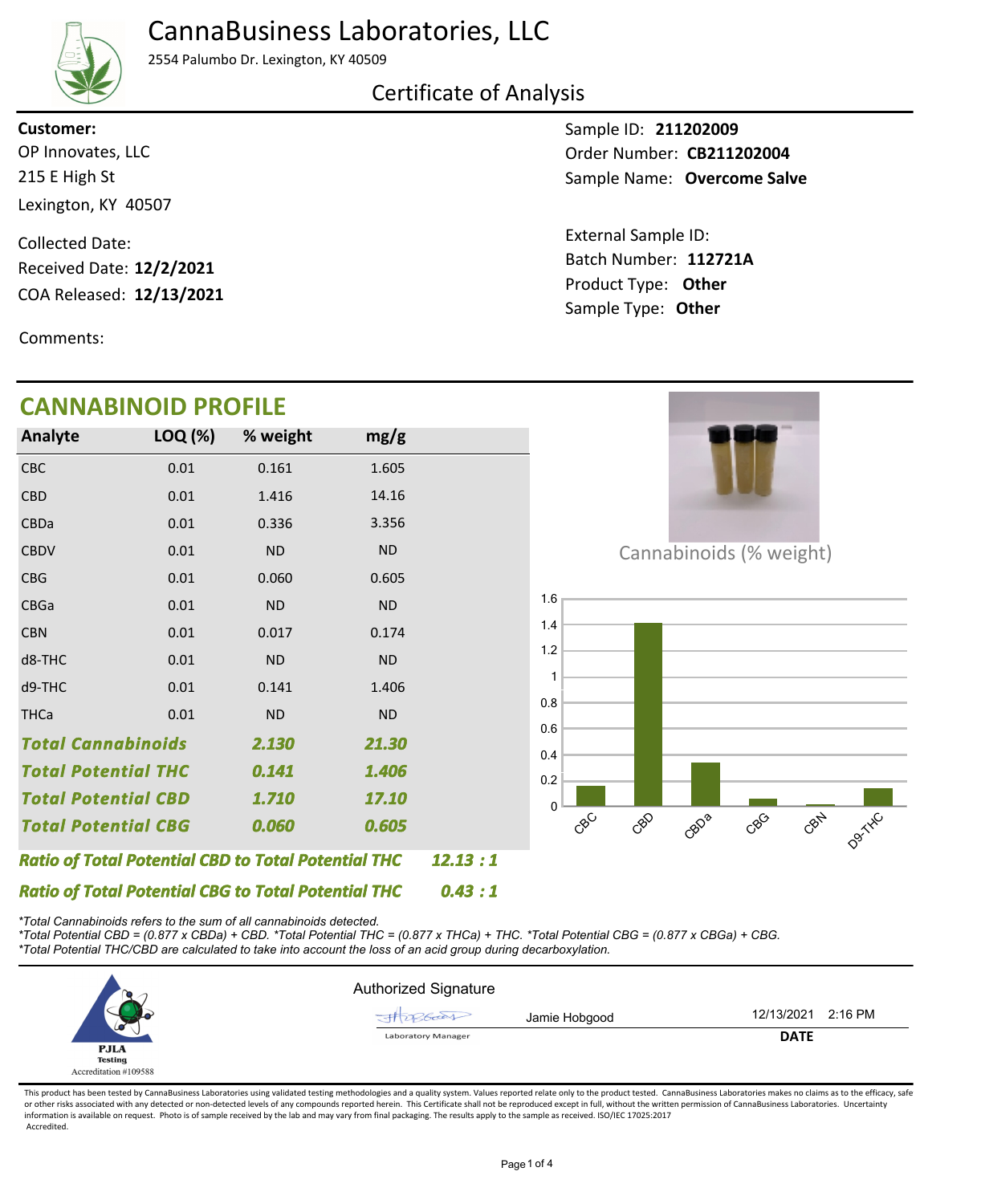



### **Sample 1yt** Certificate of Analysis

| Jampic ID.   | 211202 |
|--------------|--------|
| Sample Name: | Overco |
| Sample Type: | Other  |

**Sample ID:** me Salve 2009



| <b>Customer</b>                      |                         |                              | <b>Sample Name:</b>                         |
|--------------------------------------|-------------------------|------------------------------|---------------------------------------------|
| OP Innovates, LLC                    |                         | <b>Overall Batch Results</b> |                                             |
| 215 E High St<br>Lexington, KY 40507 | Pesticide               | Moisture Content             | Sample ID:<br><b>Product Type:</b>          |
|                                      | Potency                 | <b>Water Activity</b>        | Sample Type:<br><b>Collected Date</b>       |
|                                      | <b>Mycotoxins</b>       | <b>Heavy Metals</b>          | <b>Received Date</b>                        |
|                                      | <b>Microbial Screen</b> | <b>Residual Solvents</b>     | <b>Batch Number</b><br><b>Batch Size:</b>   |
|                                      | Terpenoids              |                              | <b>Sample Size:</b><br><b>COA</b> released: |

| <b>Sample Name:</b>    | Overcome Salve |           |
|------------------------|----------------|-----------|
| Sample ID:             | 211202009      |           |
| <b>Product Type:</b>   | Other          |           |
| Sample Type:           | Other          |           |
| <b>Collected Date:</b> |                |           |
| Received Date:         | 12/02/2021     |           |
| <b>Batch Number:</b>   | 112721A        |           |
| <b>Batch Size:</b>     |                |           |
| <b>Sample Size:</b>    |                |           |
| COA released:          | 12/13/2021     | $2.16$ PM |
|                        |                |           |

| Potency (mg/g)                     |                  |                     |                     |                           |               | Terpenoids                |                                               |         |      |       |                                             |               |
|------------------------------------|------------------|---------------------|---------------------|---------------------------|---------------|---------------------------|-----------------------------------------------|---------|------|-------|---------------------------------------------|---------------|
| Date Tested: 12/03/2021            |                  |                     |                     | Method: CB-SOP-028        |               |                           | Method: CB-SOP-026<br>Date Tested: 12/11/2021 |         |      |       |                                             |               |
| Instrument:                        |                  |                     |                     |                           |               |                           | Instrument:                                   |         |      |       |                                             |               |
| 0.141%                             | 1.710 %          |                     |                     | 2.130 %                   | 21.30 mg/g    |                           | Analyte                                       | Result  | Unit | LOQ   | Result                                      | Unit          |
| <b>Total THC</b>                   | <b>Total CBD</b> |                     |                     | <b>Total Cannabinoids</b> |               | <b>Total Cannabinoids</b> | alpha-Bisabolol                               | $<$ LOQ | mg/g | 0.100 | $<$ LOQ                                     | $\%$          |
|                                    |                  |                     |                     |                           |               |                           | alpha-humulene                                | $<$ LOQ | mg/g | 0.100 | $<$ LOQ                                     | $\%$          |
| Analyte                            |                  | <b>Result Units</b> |                     | <b>LOQ</b>                | <b>Result</b> | <b>Units</b>              | alpha-pinene                                  | $<$ LOQ | mg/g | 0.100 | $<$ LOQ                                     | $\%$          |
| CBC (Cannabichromene)              |                  | 0.161               | $\%$                | 0.010                     | 1.605         | mg/g                      | alpha-terpinene                               | 1.627   | mg/g | 0.100 | 0.1627                                      | $\frac{0}{0}$ |
| CBD (Cannabidiol)                  |                  | 1.416               | $\frac{0}{0}$       | 0.010                     | 14.16         | mg/g                      | beta-caryophyllene                            | 0.349   | mg/g | 0.100 | 0.0349                                      | $\%$          |
| CBDa (Cannabidiolic Acid)          |                  | 0.336               | $\frac{0}{0}$       | 0.010                     | 3.356         | mg/g                      | Beta-myrcene                                  | $<$ LOQ | mg/g | 0.100 | $<$ LOQ                                     | $\frac{0}{0}$ |
| CBDV (Cannabidivarin)              |                  | <b>ND</b>           | %                   | 0.010                     | <b>ND</b>     | mg/g                      | Beta-pinene                                   | $<$ LOQ | mg/g | 0.100 | $<$ LOQ                                     | %             |
| CBG (Cannabigerol)                 |                  | 0.060               | %                   | 0.010                     | 0.605         | mg/g                      | cis-Nerolidol                                 | $<$ LOQ | mg/g | 0.100 | $<$ LOQ                                     | $\frac{0}{0}$ |
| CBGa (Cannabigerolic Acid)         |                  | <b>ND</b>           | $\frac{0}{0}$       | 0.010                     | <b>ND</b>     | mg/g                      | Camphene                                      | $<$ LOQ | mg/g | 0.100 | $<$ LOQ                                     | $\%$          |
| CBN (Cannabinol)                   |                  | 0.017               | $\frac{0}{0}$       | 0.010                     | 0.174         | mg/g                      | d-Limonene                                    | 1.874   | mg/g | 0.100 | 0.1874                                      | $\%$          |
| D8-THC (D8-Tetrahydrocannabinol)   |                  | <b>ND</b>           | %                   | 0.010                     | <b>ND</b>     | mg/g                      | delta-3-Carene                                | $<$ LOQ | mg/g | 0.100 | $<$ LOQ                                     | $\%$          |
| D9-THC (D9-Tetrahydrocannabinol)   |                  | 0.141               | %                   | 0.010                     | 1.406         | mg/g                      | Eucalyptol                                    | 3.083   | mg/g | 0.100 | 0.3083                                      | $\frac{0}{0}$ |
| THCa (Tetrahydrocannabinolic Acid) |                  | <b>ND</b>           | %                   | 0.010                     | <b>ND</b>     | mg/g                      | gamma-Terpinene                               | $<$ LOQ | mg/g | 0.100 | <loq< td=""><td><math>\%</math></td></loq<> | $\%$          |
|                                    |                  |                     |                     |                           |               |                           | Geraniol                                      | $<$ LOQ | mg/g | 0.100 | $<$ LOQ                                     | %             |
| <b>Foreign Material</b>            |                  |                     | <b>Result Note</b>  |                           |               |                           | Guaiol                                        | $<$ LOQ | mg/g | 0.100 | $<$ LOQ                                     | $\%$          |
| Date Tested: 12/08/2021            |                  | Absence             |                     |                           |               |                           | Isopulegol                                    | $<$ LOQ | mg/g | 0.100 | $<$ LOQ                                     | $\frac{0}{0}$ |
|                                    |                  |                     |                     |                           |               |                           | Linalool                                      | 1.811   | mg/g | 0.100 | 0.1811                                      | $\%$          |
|                                    |                  |                     |                     |                           |               |                           | Ocimene (mixture of isomers)                  | 0.262   | mg/g | 0.100 | 0.0262                                      | $\%$          |
| <b>Water Activity</b>              |                  |                     | <b>Result Units</b> | <b>LOQ</b>                | Result        |                           | p-Isopropyltoluene (p-Cymene)                 | 1.292   | mg/g | 0.100 | 0.1292                                      | $\%$          |
| Date Tested: 12/10/2021            |                  | 0.423               | Aw                  | 0.030                     |               |                           | trans-beta-Ocimene                            | $<$ LOQ | mg/g | 0.100 | $<$ LOQ                                     | $\%$          |
|                                    |                  |                     |                     |                           |               |                           | trans-Nerolidol                               | $<$ LOQ | mg/g | 0.100 | $<$ LOQ                                     | $\%$          |
|                                    |                  |                     |                     |                           |               |                           | Terpinolene                                   | $<$ LOQ | mg/g | 0.100 | $<$ LOQ                                     | $\frac{0}{0}$ |
|                                    |                  |                     |                     |                           |               |                           |                                               |         |      |       |                                             |               |
| <b>Pesticides</b>                  |                  |                     |                     |                           |               |                           |                                               |         |      |       |                                             |               |

| Date Tested: 12/09/2021 | Method: CB-SOP-025                                                                                                     | Instrument: |        |                     |                     |            |               |
|-------------------------|------------------------------------------------------------------------------------------------------------------------|-------------|--------|---------------------|---------------------|------------|---------------|
| Analyte                 | <b>Result Units</b>                                                                                                    | LOQ         | Result | Analyte             | <b>Result Units</b> | <b>LOQ</b> | <b>Result</b> |
| Acephate                | ND ppm                                                                                                                 | 0.010       |        | Acetamiprid         | ND<br>ppm           | 0.010      |               |
| Aldicarb                | ND ppm                                                                                                                 | 0.010       |        | Azoxystrobin        | ND<br>ppm           | 0.010      |               |
| <b>Bifenazate</b>       | ND ppm                                                                                                                 | 0.010       |        | <b>Bifenthrin</b>   | ND.<br>ppm          | 0.100      |               |
| <b>Boscalid</b>         | ND ppm                                                                                                                 | 0.010       |        | Carbaryl            | ND<br>ppm           | 0.010      |               |
| Carbofuran              | ND ppm                                                                                                                 | 0.010       |        | Chlorantraniliprole | ND.<br>ppm          | 0.010      |               |
| Chlorpyrifos            | <loq ppm<="" td=""><td>0.010</td><td></td><td>Clofentezine</td><td><b>ND</b><br/>ppm</td><td>0.010</td><td></td></loq> | 0.010       |        | Clofentezine        | <b>ND</b><br>ppm    | 0.010      |               |
| Coumaphos               | ND ppm                                                                                                                 | 0.010       |        | Daminozide          | ND.<br>ppm          | 0.010      |               |
| <b>Diazinon</b>         | $0.115$ ppm                                                                                                            | 0.010       |        | <b>Dichlorvos</b>   | ND.<br>ppm          | 0.010      |               |
| Dimethoate              | ND ppm                                                                                                                 | 0.010       |        | Etofenprox          | ND<br>ppm           | 0.010      |               |
| Etoxazole               | ND ppm                                                                                                                 | 0.010       |        | Fenhexamid          | ND<br>ppm           | 0.010      |               |
| Fenoxycarb              | ND ppm                                                                                                                 | 0.010       |        | Fenpyroximate       | ND.<br>ppm          | 0.010      |               |
| Fipronil                | ND ppm                                                                                                                 | 0.010       |        | Flonicamid          | ND<br>ppm           | 0.100      |               |
|                         |                                                                                                                        |             |        |                     |                     |            |               |

NT = Not tested, ND = Not detected; LOQ = Limit of Quantitation; <LOQ = Detected; >ULOL = Above upper limit of linearity; CFU/g = Colony forming units per 1 gram; TNTC = Too numerous to count

CannaBusiness Laboratories

License # P-0059: (859)-514- 6999 https://www.cannabusinesslabs.us

This product has been tested by CannaBusiness Laboratories using validated testing methodologies and a quality system. Values reported relate only to the product tested. CannaBusiness Laboratories makes no claims as to the safety, or other risks associated with any detected or non-detected levels of any compounds reported herein. This Certificate shall not be reproduced except in full, without the written permission of CannaBusiness Laborato Uncertainty information is available on request. Photo is of sample received by the lab and may vary from final packaging. The results apply to the sample as received. ISO/IEC 17025:2017 Accredited.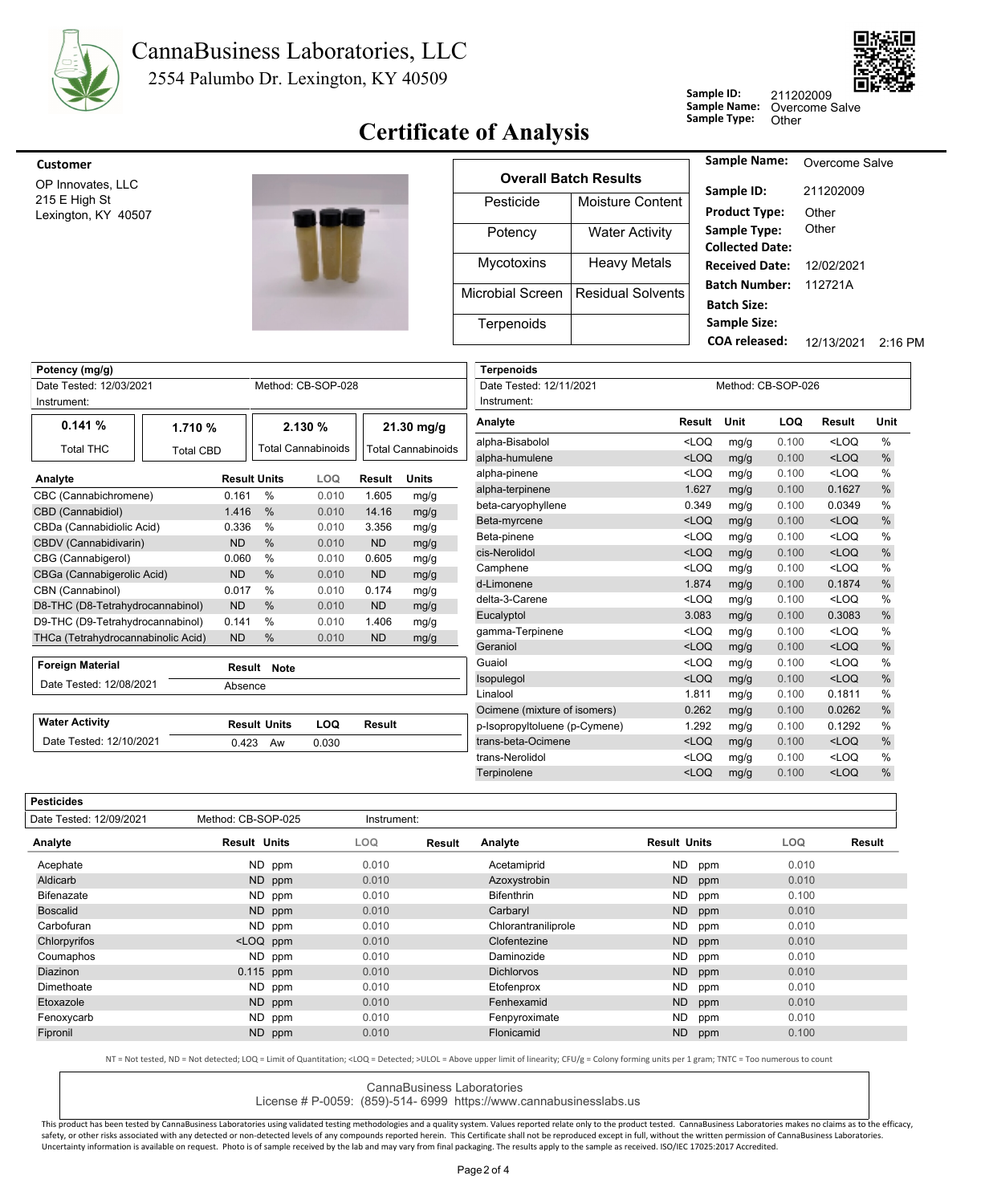



**Sample ID: Sample Name:**

Overcome Salve<br>Other 211202009

# **Certificate of Analysis** Sample Type:

| <b>Pesticides</b>                        |                                                                                                                                                                         |             |        |                    |                                                                                           |        |            |                                   |
|------------------------------------------|-------------------------------------------------------------------------------------------------------------------------------------------------------------------------|-------------|--------|--------------------|-------------------------------------------------------------------------------------------|--------|------------|-----------------------------------|
| Date Tested: 12/09/2021                  | Method: CB-SOP-025                                                                                                                                                      | Instrument: |        |                    |                                                                                           |        |            |                                   |
| Analyte                                  | <b>Result Units</b>                                                                                                                                                     | LOQ         | Result | Analyte            | <b>Result Units</b>                                                                       |        | LOQ        | Result                            |
| Fludioxonil                              | ND ppm                                                                                                                                                                  | 0.010       |        | Hexythiazox        | ND                                                                                        | ppm    | 0.010      |                                   |
| Imazalil                                 | ND ppm                                                                                                                                                                  | 0.010       |        | Imidacloprid       | <b>ND</b>                                                                                 | ppm    | 0.010      |                                   |
| Malathion                                | ND ppm                                                                                                                                                                  | 0.010       |        | Metalaxyl          | ND                                                                                        | ppm    | 0.010      |                                   |
| Methiocarb                               | <b>ND</b><br>ppm                                                                                                                                                        | 0.010       |        | Methomyl           | <b>ND</b>                                                                                 | ppm    | 0.010      |                                   |
| Myclobutanil                             | <b>ND</b><br>ppm                                                                                                                                                        | 0.010       |        | Naled              | <b>ND</b>                                                                                 | ppm    | 0.010      |                                   |
| Oxamyl                                   | <b>ND</b><br>ppm                                                                                                                                                        | 0.010       |        | Paclobutrazol      | <b>ND</b>                                                                                 | ppm    | 0.010      |                                   |
| Phosmet                                  | ND ppm                                                                                                                                                                  | 0.010       |        | Prallethrin        | ND                                                                                        | ppm    | 0.010      |                                   |
| Propiconazole                            | ND ppm                                                                                                                                                                  | 0.010       |        | Propoxur           | <b>ND</b>                                                                                 | ppm    | 0.010      |                                   |
| Pyrethrin I                              | ND.<br>ppm                                                                                                                                                              | 0.010       |        | Pyrethrin II       | ND                                                                                        | ppm    | 0.010      |                                   |
| Pyridaben                                | ND ppm                                                                                                                                                                  | 0.010       |        | Spinetoram         | <b>ND</b>                                                                                 | ppm    | 0.010      |                                   |
| Spiromesifen                             | ND ppm                                                                                                                                                                  | 0.010       |        | Spirotetramat      | <b>ND</b>                                                                                 | ppm    | 0.010      |                                   |
| Tebuconazole                             | ND<br>ppm                                                                                                                                                               | 0.010       |        | Thiacloprid        | <b>ND</b>                                                                                 | ppm    | 0.010      |                                   |
| Thiamethoxam                             | ND ppm                                                                                                                                                                  | 0.010       |        | Trifloxystrobin    | ND                                                                                        | ppm    | 0.010      |                                   |
| Ethoprophos                              | ND ppm                                                                                                                                                                  | 0.010       |        | Kresoxym-methyl    | <b>ND</b>                                                                                 | ppm    | 0.010      |                                   |
| Permethrins                              | 0.038 ppm                                                                                                                                                               | 0.010       |        | Piperonyl Butoxide | 0.037                                                                                     | ppm    | 0.010      |                                   |
| Spinosyn A                               | <b>ND</b><br>ppm                                                                                                                                                        | 0.010       |        | Spiroxamine-1      | <b>ND</b>                                                                                 | ppm    | 0.010      |                                   |
| AbamectinB1a                             | ND ppm                                                                                                                                                                  | 0.010       |        | Spinosyn D         | ND                                                                                        | ppm    | 0.010      |                                   |
| <b>Moisture Content</b>                  |                                                                                                                                                                         |             |        |                    |                                                                                           |        |            |                                   |
| Date Tested: 12/10/2021                  | Method: CB-SOP-020                                                                                                                                                      | Instrument: |        |                    |                                                                                           |        |            |                                   |
| Analyte                                  | <b>Result Units</b>                                                                                                                                                     | LOQ         | Result | Analyte            | <b>Result Units</b>                                                                       |        | LOQ        | Result                            |
| <b>Percent Moisture</b>                  | 6 %                                                                                                                                                                     | 0.010       |        |                    |                                                                                           |        |            |                                   |
| <b>Mycotoxins</b>                        |                                                                                                                                                                         |             |        |                    |                                                                                           |        |            |                                   |
| Date Tested: 12/09/2021                  | Method: CB-SOP-025                                                                                                                                                      | Instrument: |        |                    |                                                                                           |        |            |                                   |
| Analyte                                  | <b>Result Units</b>                                                                                                                                                     | <b>LOQ</b>  | Result | Analyte            | <b>Result Units</b>                                                                       |        | LOQ        | Result                            |
| Ochratoxin A                             | ND ppm                                                                                                                                                                  | 0.010       |        | Aflatoxin B1       | ND                                                                                        | ppm    | 0.010      |                                   |
| Aflatoxin G2                             | ND ppm                                                                                                                                                                  | 0.010       |        | Aflatoxin B2       | ND .                                                                                      | ppm    | 0.010      |                                   |
| Aflatoxin G1                             | ND ppm                                                                                                                                                                  | 0.010       |        |                    |                                                                                           |        |            |                                   |
|                                          |                                                                                                                                                                         |             |        |                    |                                                                                           |        |            |                                   |
| <b>Metals</b><br>Date Tested: 12/09/2021 |                                                                                                                                                                         |             |        |                    |                                                                                           |        |            |                                   |
|                                          |                                                                                                                                                                         |             |        |                    |                                                                                           |        |            |                                   |
|                                          | Method: CB-SOP-027                                                                                                                                                      | Instrument: |        |                    |                                                                                           |        |            |                                   |
| Analyte                                  | <b>Result Units</b>                                                                                                                                                     | LOQ         | Result | Analyte            | <b>Result Units</b>                                                                       |        | LOQ        |                                   |
| Arsenic                                  | <loq ppm<="" td=""><td>0.200</td><td></td><td>Cadmium</td><td><loq< td=""><td>ppm</td><td>0.200</td><td></td></loq<></td></loq>                                         | 0.200       |        | Cadmium            | <loq< td=""><td>ppm</td><td>0.200</td><td></td></loq<>                                    | ppm    | 0.200      |                                   |
| Lead                                     | <loq ppm<="" td=""><td>0.200</td><td></td><td>Mercury</td><td><loq ppm<="" td=""><td></td><td>0.200</td><td></td></loq></td></loq>                                      | 0.200       |        | Mercury            | <loq ppm<="" td=""><td></td><td>0.200</td><td></td></loq>                                 |        | 0.200      |                                   |
| <b>Microbial</b>                         |                                                                                                                                                                         |             |        |                    |                                                                                           |        |            |                                   |
| Date Tested: 12/10/2021                  | Method:                                                                                                                                                                 | Instrument: |        |                    |                                                                                           |        |            |                                   |
| Analyte                                  | <b>Result Units</b>                                                                                                                                                     | <b>LOQ</b>  | Result | Analyte            | <b>Result Units</b>                                                                       |        | <b>LOQ</b> |                                   |
| STEC (E. coli)                           | Negative                                                                                                                                                                |             |        | Salmonella         | Negative                                                                                  |        |            |                                   |
| L. monocytogenes                         | Negative                                                                                                                                                                |             |        | Yeast/Mold (qPCR)  |                                                                                           | 0 CFUs |            |                                   |
| <b>Residual Solvent</b>                  |                                                                                                                                                                         |             |        |                    |                                                                                           |        |            |                                   |
| Date Tested: 12/10/2021                  | Method: CB-SOP-032                                                                                                                                                      | Instrument: |        |                    |                                                                                           |        |            |                                   |
| Analyte                                  | <b>Result Units</b>                                                                                                                                                     | <b>LOQ</b>  | Result | Analyte            | <b>Result Units</b>                                                                       |        | LOQ        |                                   |
| 1-4 Dioxane                              | <loq ppm<="" td=""><td>29</td><td></td><td>2-Butanol</td><td><loq ppm<="" td=""><td></td><td>175</td><td></td></loq></td></loq>                                         | 29          |        | 2-Butanol          | <loq ppm<="" td=""><td></td><td>175</td><td></td></loq>                                   |        | 175        |                                   |
| 2-Ethoxyethanol                          | <loq ppm<="" td=""><td>24</td><td></td><td>2-Methylpentane</td><td><loq ppm<="" td=""><td></td><td>87</td><td><b>Result</b><br/>Result<br/>Result</td></loq></td></loq> | 24          |        | 2-Methylpentane    | <loq ppm<="" td=""><td></td><td>87</td><td><b>Result</b><br/>Result<br/>Result</td></loq> |        | 87         | <b>Result</b><br>Result<br>Result |

CannaBusiness Laboratories License # P-0059: (859)-514- 6999 https://www.cannabusinesslabs.us

This product has been tested by CannaBusiness Laboratories using validated testing methodologies and a quality system. Values reported relate only to the product tested. CannaBusiness Laboratories makes no claims as to the safety, or other risks associated with any detected or non-detected levels of any compounds reported herein. This Certificate shall not be reproduced except in full, without the written permission of CannaBusiness Laborato

Uncertainty information is available on request. Photo is of sample received by the lab and may vary from final packaging. The results apply to the sample as received. ISO/IEC 17025:2017 Accredited.